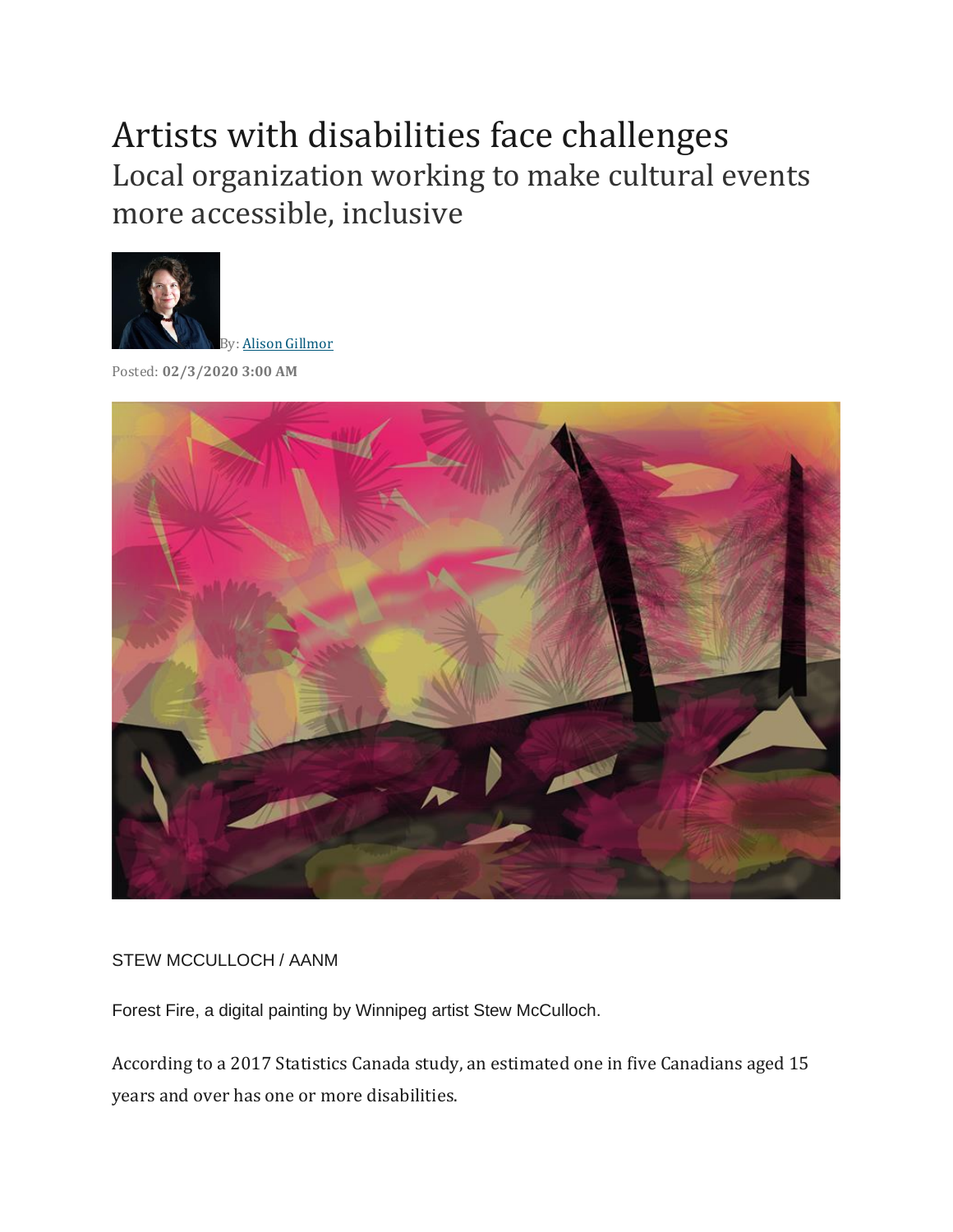"We're the largest minority," says Jenel Shaw, artist and executive director of the Arts AccessAbility Network Manitoba. "And one that anyone could potentially be a member of."

At this month's First Fridays' Art Talk/Art Walk, we'll speak with Shaw about her organization's work with artists with disabilities, as well as the ways AANM helps to make arts and cultural events more accessible for all Manitobans.

Practical measures might include providing sign-language interpretations for talks at artist-run centres, or livestreaming events for people who can't physically attend. The organization also lends out a temporary ramp that can make venues more accessible for audience members or help performers get onto stages.

Physical accessibility is a common problem for cultural organizations located in Winnipeg's historic buildings. "That's the thing with the Exchange District," Shaw says. "It's difficult. That's just the way things were built back then." She points out that even the AANM offices, located on Cumberland Avenue, have accessibility issues, with the building's front entrance featuring several steps. Visitors in wheelchairs need to use a side-door ramp.



MARIE LEBLANC / AANM The photograph On the Edge, by Winnipeg artist Marie LeBlanc.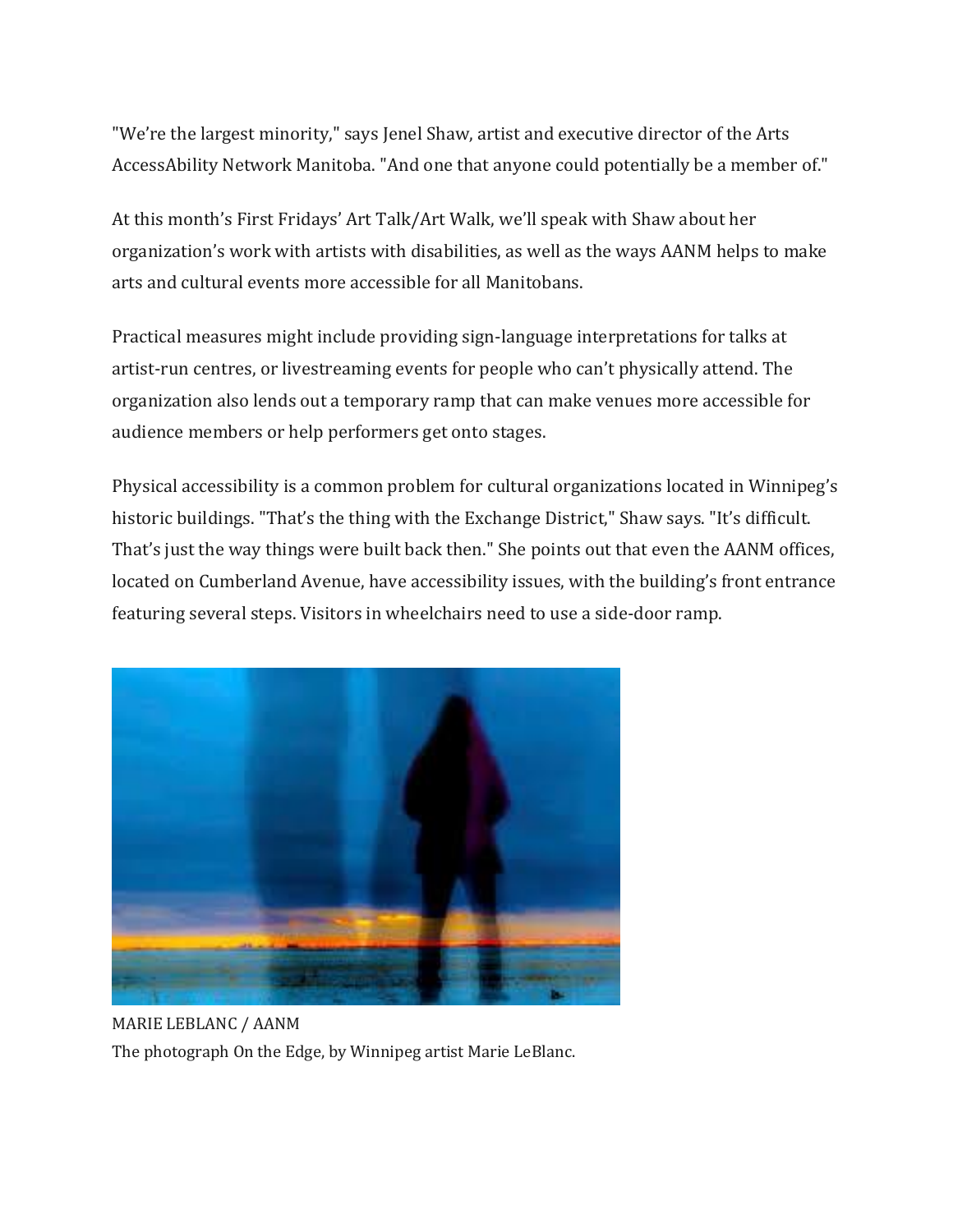Growing out of a 2008 disability art project by Susan P. Gibson, the AANM brings together artists with disabilities, providing resources, education and advocacy to promote full inclusion for all artists in our province's cultural community. While organizations such as AANM are a recent development, artists who deal with disabilities have always been part of art history.

French artist Henri Matisse, who was unable to stand at an easel for long periods of time following cancer surgery, turned to making cut-outs, creating simple, vibrant works that celebrated what he called his "second life." Mexican painter Frida Kahlo dealt with childhood polio and the fallout of a horrific bus accident through her art. Creating frank and often unsettling pieces that used her body as subject matter, she chronicled her experience of living with severe injuries and chronic pain. Canadian outsider artist Maud Lewis was a prolific painter, finding ways to work around severe rheumatoid arthritis.

According to Shaw, who graduated in 2019 with a masters degree in disability studies from the University of Manitoba, the members of AANM are diverse. "You don't have to produce 'disability art,'" she explains. "Just be an artist with a disability."

Some member artists explicitly address disability issues in their work. Some do not. "They draw on their experience the same way any artist does," Shaw says. "Everyone does their own kind of work."

Alice Crawford, for example, who was partially deafened at an early age, often works with letters and typography, examining different modes of communication and exploring the possibilities of misunderstanding and misinterpretation. Marie LeBlanc, who lives with multiple chemical sensitivities, creates evocative photographs that suggest an environment blasted and degraded by industrial pollutants and consumer waste.

AANM brings together visual artists, performing artists and writers. Although every member's work is unique, there are recurring themes.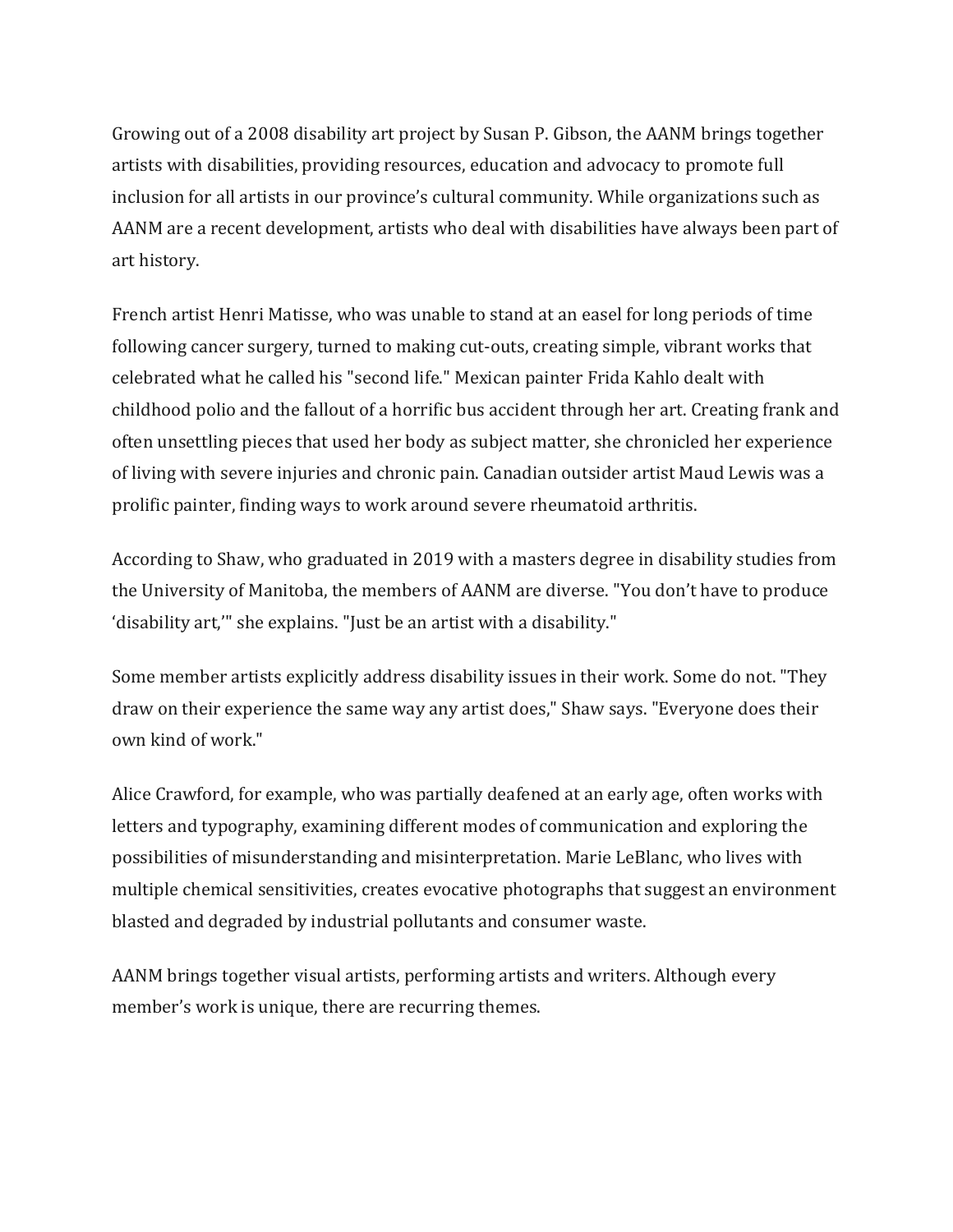

Cheerful Little Spirit by Alice Crawford.

"I find that a lot of our artists are really inventive. They have to be," Shaw explains.

"When you have a disability, you have to accommodate to a lot of different situations. You have to figure out how to make things work."

Shaw cites Stew McCulloch, who, after surviving a stroke and later cancer, found it difficult to continue working in conventional photography. He switched to a digital art practice.

"With a lot of artists, when they make those shifts, they create something even more exciting," Shaw says. "It's a new direction you haven't seen before."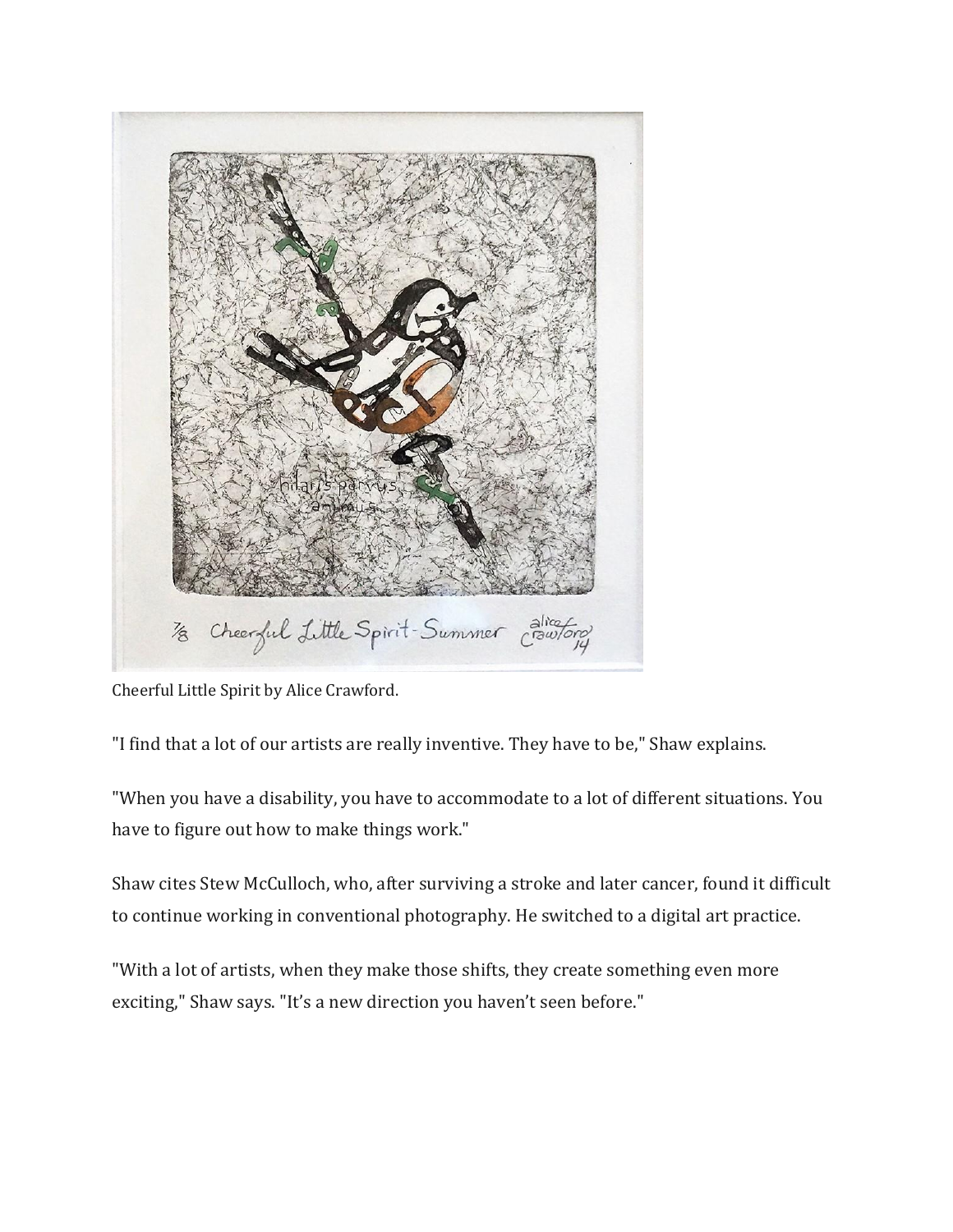Sometimes the artists make adaptations, and AANM works to modify art-making processes and make them more widely accessible. Printmaking, for example, can be physically demanding.

"We have a partnership with Martha Street Studio, called the Making Our Mark program," Shaw explains. "They did modifications to every single piece of (printmaking) equipment so no matter what your ability, your arm strength or whatever it is, anyone can operate every single machine.



Star Birth Contemplation, a collagraph by Winnipeg artist Alice Crawford.

"It's all about innovation."